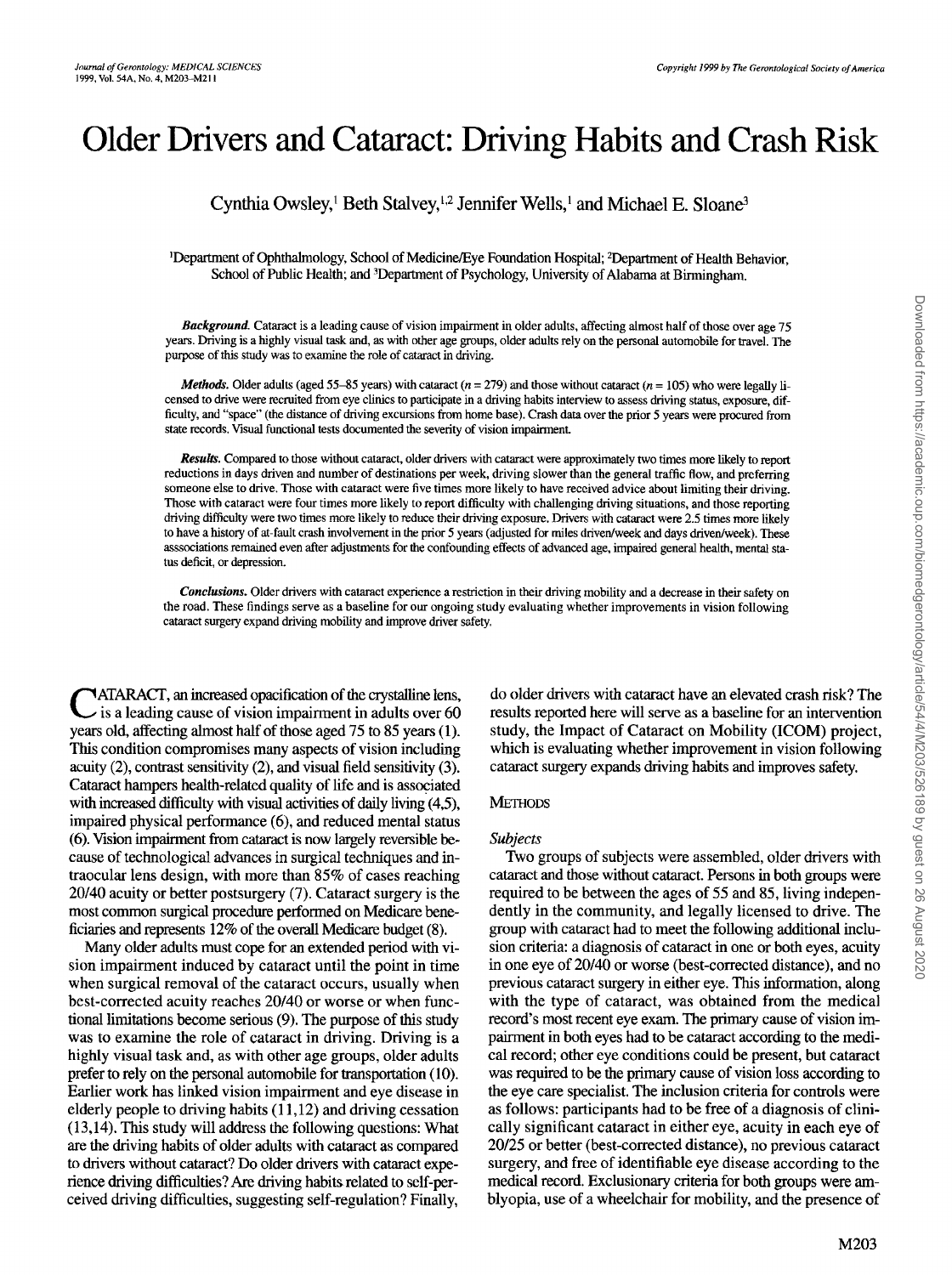dementia, Parkinson's disease, psychosis, or any illness that precluded annual clinic visits for 3 years (length of follow-up period for ICOM). The recruitment goal for the ICOM study was 276 older adults with cataract and 100 without cataract.

Participants were recruited from 10 ophthalmology practices and 2 optometry clinics in Birmingham, Alabama, through medical record review of patients seen during the previous 12 months. All persons meeting the inclusion criteria were contacted by a letter describing the study, which was followed by a phone call. Those who agreed to participate were scheduled for a visit to the Clinical Research Unit in the Department of Ophthalmology, University of Alabama at Birmingham (UAB). Those who refused were asked to answer a few questions about their health and functioning, which would later allow us to examine selection bias on key variables. The study protocol was approved by the Institutional Review Board for Human Use at UAB.

### *Protocol*

After the nature and purpose of the study were explained, each subject was asked to sign a document of informed consent before enrolling in the study. Demographic data were confirmed through interview, including birth date, race, gender, and contact information. The protocol was divided into two parts, interview and visual functional assessment, both of which were examiner-administered.

The Driving Habits Questionnaire (DHQ) was designed to obtain information about driving during the past year. Prototype versions of the DHQ were used in our earlier work (11,15,16). The DHQ as used in the present study is provided in the Appendix, along with test-retest reliability information. The DHQ is designed to be interviewer-administered, and it addresses six domains.

*Current driving status and miscellaneous issues.-Items* 1-10 establish current driving status, general driving practices (e.g., spectacle and seatbelt use, driving speed), and self-assessed quality of driving.

*Driving exposure.*—Items 11-14 ask about the average number of days driven per week and where the respondent drives in a typical week. The latter generates an estimate of the number of places traveled to, number of trips made, and number of miles driven in a typical week.

*Dependence on other drivers.*—Items 15 and 16 provide a detailed assessment of who the respondent travels with in a car on a regular basis and who usually drives with that person. From this interview, an estimate of "dependency" on other drivers is generated, which ranges from 1-3 with higher scores meaning greater levels of dependency on others to drive.

*Driving difficulty.-Items* 17-24 ask respondents to rate the degree of visual difficulty experienced in specific driving situations. Ratings are made on a 5-point scale ( $5 =$  no difficulty,  $4 =$ a little difficulty,  $3 =$  moderate difficulty,  $2 =$  extreme difficulty,  $1 =$ so difficult I no longer drive in that situation). A composite score of driving difficulty was computed based on the responses to all eight items and scaled on a 100-point scale [(mean score  $-1$ )  $\times$  25]. Lower composite scores indicate a greater degree of difficulty.

*Driving space.-Items* 29-34 address the distance respondents typically drive into their environment away from their home base over the past year (e.g., within the neighborhood, outside the state). Subjects answered "yes" =  $1$  or "no" =  $0$  as to whether they had driven to the designated region in the past year. A summary score of driving space is computed by summing scores across all items (0-6) where lower scores indicate a smaller driving space.

*Self-reported crashes and citations.-Items* 25-28 ask respondents to report the number of crashes incurred and the number of citations received during the past year. It is important to emphasize that self-reported crash and citation variables were not used to evaluate risk factors for crash involvement in this study because these reports can have questionable validity and reliability (15-17). The state-recorded crash data were used to assess crash risk in this study.

General health, mental status, and depression were also assessed because they are known to affect older adults' performance of instrumental activities of daily living such as driving (18). This information would allow key findings to be adjusted for these variables.

*General health.-*This was assessed by asking subjects if they have problems in 17 areas (e.g., heart, cancer, diabetes, stroke) and, if so, to what extent they are bothered by the condition on a 3-point scale  $(1 = not obtained at all, 2 = bothered a)$ little, 3 = bothered a great deal). This instrument was derived from one used in a prior study on cataract and quality of life (4). The questionnaire allows subjects to add conditions not specifically asked about if they so choose. To generate a comorbidity index, each medical condition present is weighted by the "bothersome score" (see above) and then all are summed. Scores can theoretically range from 0 (no health conditions present) to infinity (because subjects can add conditions to the query list).

*Mental status.*—This was evaluated by the Mattis Organic Mental Syndrome Screening Examination [MOMSSE (l9)], specifically designed to assess cognitive function in elderly people. This 20-minute test provides a composite score of cognitive function that reflects performance in 14 domains including general information, abstraction, attention, orientation, verbal memory, visual memory, speech, naming, comprehension, sentence repetition, writing, reading, drawing, and block design. Composite scores range from 0 to 28, with lower scores representing higher functioning.

*Depression.*-The presence of depressive symptoms was assessed by the Center for Epidemiological Studies-Depression scale [CES-D (20)]. Patients were asked to rate 20 items based on how often they felt that way in the last week. Responses included "rarely or none of the time, some of the time, much of the time, or most or all of the time;' which are scored from 0 to 3, respectively. Total scores ranged from  $0$  to  $60$  with a higher number indicating more depressive symptoms.

Cataract is a condition that can vary in its impact on visual function. Visual functional status of all participants was measured with respect to acuity, contrast sensitivity, and visual field sensitivity. All measurements were made while subjects wore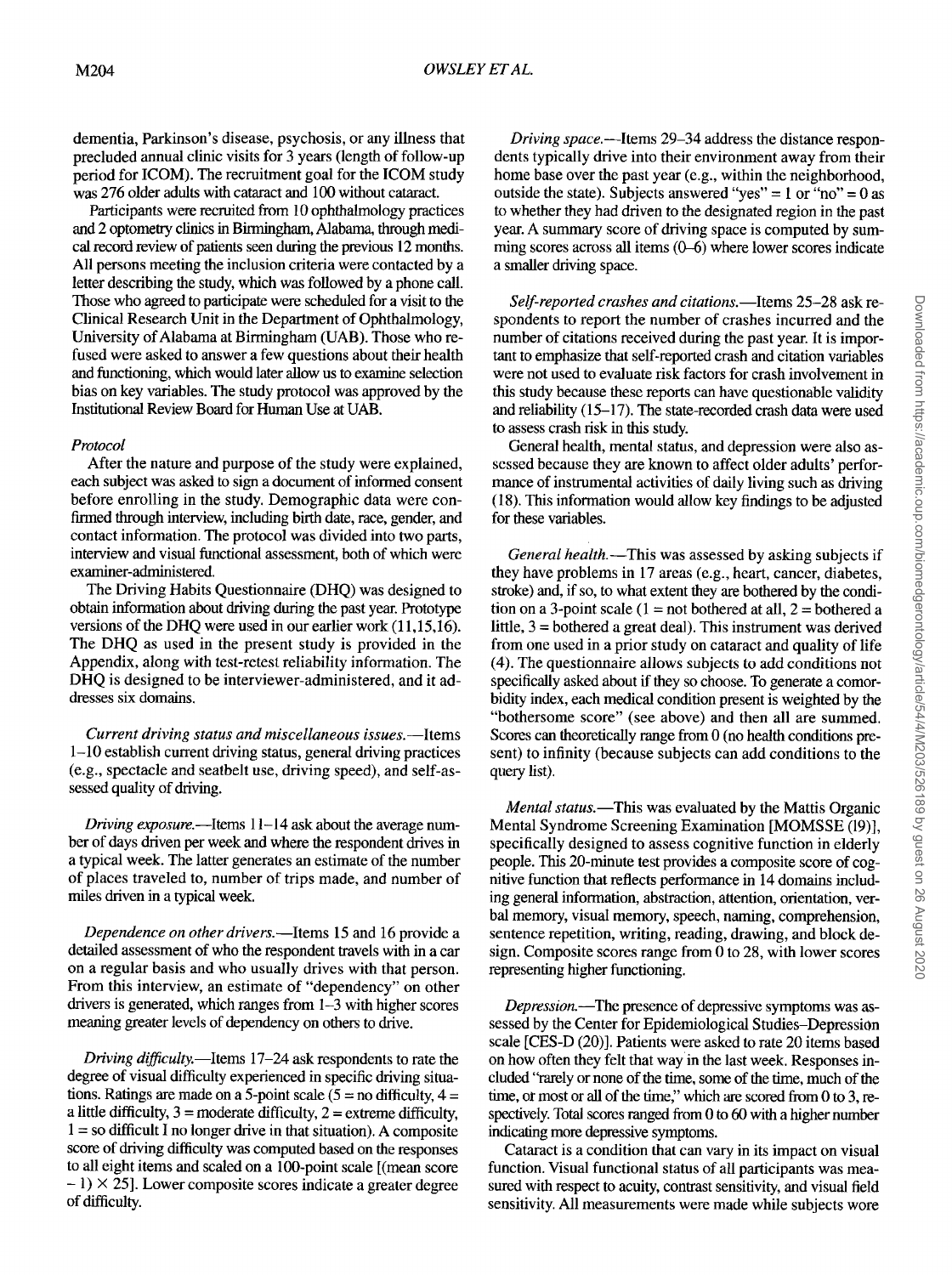whatever correction they typically wore during the performance of everyday distance activities. Each eye was assessed separately. Distance acuity was measured using the ETDRS letter chart (21) and expressed as log minimum angle of resolution. Contrast sensitivity was assessed using the Pelli-Robson Contrast Sensitivity Chart (22) and expressed as log contrast sensitivity. Visual field was measured with the Humphrey Field Analyzer Sl-point screening program for the central 60 degrees using the profile test option. As is standard in the visual field testing of older adults, subjects viewed targets through plus lenses to correct for the near test distance. Test performance was defined as the number of points correctly detected.

#### *Crash Data*

Crash data on all participants from the 5 years prior to enrollment were obtained from the Alabama Department of Public Safety (ADPS), the state agency in charge of compiling such records. ADPS provided hard copy of accident reports that described the details surrounding each crash. As in our earlier work (15,16), we were primarily interested in at-fault crashes, those crashes where our participant was deemed at least partially responsible for the crash. Using our prior methodology (15,16), three independent raters studied each accident report and determined which driver(s) involved in the crash was at least partially responsible for the crash. The three raters agreed in 83% of the crashes about at-fault deterrmination; in cases of disagreement they discussed the crash, which always lead to consensus. All raters were unaware of the functional and health characteristics of the drivers and identified drivers by vehicle unit number rather than by name.

#### *StatisticalAnalysis*

Descriptive statistics characterized demographics and prevalence of driving habits in the cataract and no-cataract groups. T tests and chi-square tests were used to examine differences in driving habits between the two groups. Significance testing was evaluated in terms of  $\alpha = .05$  in all statistical evaluations, except where noted below. Analysis of covariance evaluated ageadjusted differences in visual function between the cataract and no-cataract groups. Mann-Whitney U tests were used to evaluate age-stratified group differences for variables that were not normally distributed. Logistic regression was used to examine associations between the presence of cataract (independent variable) and selected measures from the DHQ and crash involvement (dependent variables). When a significant association between cataract and a dependent variable was identified, advanced age, poor health, impaired mental status, and depression were evaluated as potential confounders. If any of these potential confounders were significantly related to the dependent variable ( $\alpha = .15$ ), relative risk estimates describing the association between cataract and each dependent variable were adjusted accordingly. If none of the potential confounders was related to the dependent variable, no adjustments in the relative risk estimate were made. Age was entered as a continuous variable when assessing its role as a confounder. Cutpoints for categorical variables used as covariates or outcomes were determined by distributional (50%) splits or conventions from prior studies. Impaired health was defined as a comorbidity score  $\geq 4$ , impaired mental status as a MOMSSE score of >4, and depression as a total score on the CES-D of >9.

## **RESULTS**

*Sample characteristics.*—Table 1 lists the demographic characteristics of the cataract ( $n = 279$ ) and no-cataract groups ( $n =$ 105). Those with cataract were slightly older on average by about four years  $(t(382) = -6.21, p < .001)$ . Both groups were split about evenly between males and females, and had similar racial composition, with the majority white and approximately 15% African American.

In the cataract group, 97% of subjects had cataract in both eyes, with only 3% having unilateral cataract. In terms of cataract type, for the right eye, 47% of subjects had nuclear sclerosis, 7% had cortical, 7% had posterior subcapsular, and 39% had a combination. The breakdown was similar for the left eye, with 51% nuclear sclerotic, 6% cortical, 5% posterior subcapsular, and 36% combination. Cataract was the only diagnosed eye condition (other than refractive error) in 75% of subjects in the cataract group. The following are the percentages of subjects in the cataract group having other secondary eye conditions: 9% age-related macular degeneration (AMD), 3% diabetic retinopathy, 8% glaucoma, 1% both AMD and glaucoma, and 4% other (e.g., corneal disease).

Visual function for both groups (adjusted for age differences in groups) is shown in Table 2. As would be expected by the case definition for cataract group membership, those in the

Table 1.Demographic Characteristics

|                  | Cataract<br>$n = 279$ | No Cataract<br>$n = 105$ | p value |
|------------------|-----------------------|--------------------------|---------|
| Age (Mean, SD)   | 71(6)                 | 67(6)                    | .001    |
| Gender           |                       |                          |         |
| Male             | 53%                   | 48%                      |         |
| Female           | 47%                   | 53%                      | .31     |
| Race             |                       |                          |         |
| White            | 86%                   | 84%                      |         |
| African American | 14%                   | 16%                      | .70     |

#### Table 2. Age-Adjusted Visual Function in Cataract and No-Cataract Groups

|                           | Cataract | No Cataract |                |
|---------------------------|----------|-------------|----------------|
|                           | Mean     | Mean        | <i>p</i> value |
| Acuity*                   |          |             |                |
| <b>Best Eve</b>           | 0.23     | $-0.01$     | .001           |
| <b>Worst Eve</b>          | 0.49     | 0.08        | .001           |
| Contrast Sensitivity†     |          |             |                |
| <b>Best Eye</b>           | 1.39     | 1.61        | .001           |
| Worst Eve                 | 1.19     | 1.52        | .001           |
|                           | Median   | Median      |                |
| Visual Field Sensitivity‡ |          |             |                |
| <b>Best Eve</b>           | 80       | 81          | .001           |
| Worst Eye                 | 77       | 80          | .001           |

\*Age-adjusted logminimumangleresolvable. ForSnellenconversion, seetext. tAge-adjusted log contrast sensitivity.

#Total points correctly detected. Statistically evaluated by Mann-Whitney U because not normally distributed.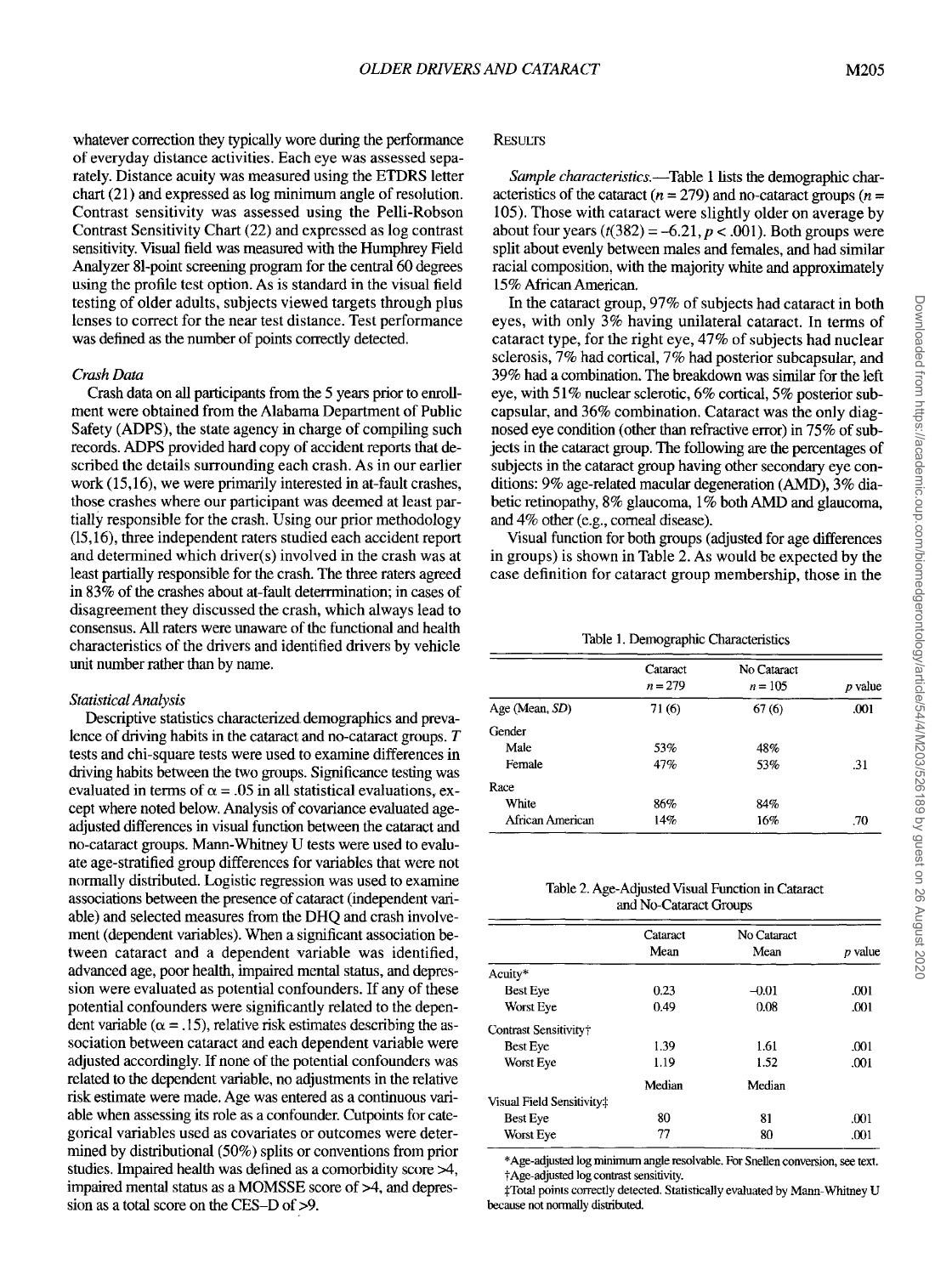cataract group had impairments in visual function as compared to the no-cataract group. This was true for both the "worse" and "better" eyes. Those with cataract averaged 20/62 and 20/34 in the worse and better eye, respectively, whereas those without cataract averaged 20125 and 20120, respectively, Contrast sensitivity was also worse in both eyes for subjects with cataract, who also detected fewer points throughout the visual field than did their no-cataract counterparts (although the magnitude of this difference was very slight, probably due to a ceiling effect in the visual field measure).

*Driving Habits Questionnaire*.—The results of the group comparisons for each DHQ domain are listed in Tables 3 to 7.

Table 3 presents information about current driving and miscellaneous issues related to driving. All drivers free from cataract and nearly all drivers with cataract (96%) were current drivers. Four percent of subjects with cataract  $(n = 10)$  had stopped driving during the last 3 years because of vision problems, but all these individuals intended to start driving again after they had cataract surgery during the next year, and thus were eligible for enrollment in the ICOM sample. Nearly all subjects in both groups reported wearing glasses and a seatbelt when driving. Compared to drivers without cataract, proportionally more drivers with cataract preferred to have someone else drive when they traveled in a car, drove slower than the general traffic flow, and received advice that they limit or stop

|  |  | Table 3. Current Driving |
|--|--|--------------------------|
|--|--|--------------------------|

|     |                                                                                                                        | Cataract           | No Cataract          |            |
|-----|------------------------------------------------------------------------------------------------------------------------|--------------------|----------------------|------------|
|     | DHQ Item                                                                                                               | % of Group         | $%$ of Group         | $p$ value* |
|     | 1. Currently drive<br>Yes<br>N <sub>0</sub>                                                                            | 96<br>4            | 100<br>0             | .01        |
|     | 4. Wear glasses when driving<br>Yes<br>No                                                                              | 75<br>25           | 81<br>19             | .19        |
| 5.  | Wear seatbelt when driving<br>Yes<br>No                                                                                | 96<br>4            | 100<br>0             | .01        |
| 6.  | Way you prefer to get around<br>Drive self<br>Someone else drive                                                       | 85<br>15           | 92<br>8              | .05        |
| 7.  | How fast you drive<br>Same or faster<br>Slower                                                                         | 70<br>30           | 82<br>18             | .01        |
| 8.  | Suggested you limit/stop driving<br>Yes<br>No                                                                          | 9<br>91            | $\overline{2}$<br>98 | .01        |
| 9.  | Rate quality of driving<br>Above average<br>Average                                                                    | 79<br>21           | 86<br>14             | .13        |
| 10. | Not want to drive<br>Ask friend or relative<br>Call taxi or take bus<br>Drive regardless of feelings<br>Postpone plans | 79<br>3<br>8<br>10 | 71<br>3<br>14<br>11  | .23        |

\*Chi-square test.

their driving. Logistic regression analysis evaluated these associations, examining the role of potential confounders (advanced age, impaired health, mental status deficit, depression). Cataract was associated with preferring to have someone else drive, RR  $=$  2.37 (95% CI 1.04–5.41, adjusted for age), driving slower than the general traffic flow,  $RR = 1.79$  (95% CI 1.01-3.16, adjusted for impaired health), and receiving advice that the person should limit/stop driving, RR = 5.00 (95% CI 1.15-21.33, no adjustments necessary). The self-rated quality of driving was about the same in both groups, although there was a tendency for those with cataract to rate the quality of their driving more poorly than those without cataract.

Table 4 presents information about driving exposure and dependency on other drivers. There were no group differences in the reported number of trips made and the number of people with whom the respondent traveled. However, drivers with cataract reportedly drove fewer days, miles, and places per week compared to those free of cataract. Logistic regression analysis was used to examine these significant associations adjusting for potential confounders (advanced age, poor health, impaired mental status, and depression). For the purposes of these analyses, the following dependent variables were defined categorically: reduced days of driving,  $\leq 4$  days/week; reduced driving destinations,  $\leq$ 5 places/week; reduced miles,  $\leq$ 150 miles/week. Results were that cataract was associated with reduced days of driving,  $RR = 1.89$  (95% CI 1.06–3.34, no adjustments necessary), and reduced destinations,  $RR = 1.75$ (95% CI 1.08-2.82, no adjustments necessary), but cataract was unrelated to reduced miles per week, RR = 1.51 (95% CI 0.95-2.42, adjusted for age).

With respect to driving difficulty, subjects were categorized on each difficulty item as having any difficulty (score 1-4: "little," "moderate," "extreme," "so difficult I've stopped") versus no difficulty. Table 5 shows results for each driving situation as-

#### Table 4. Driving Exposure and Driving Dependency

| DHQ Item                            | Cataract<br>% of Group | No Cataract<br>% of Group | $p$ value* |
|-------------------------------------|------------------------|---------------------------|------------|
| 11. Number of days per week         |                        |                           | .03        |
| ≥5                                  | 72                     | 83                        |            |
| -5                                  | 28                     | 17                        |            |
| Number of places per week<br>12.    |                        |                           | .02        |
| ≥5                                  | 43                     | 30                        |            |
| ≤5                                  | 57                     | 70                        |            |
| 13.<br>Number of trips per week     |                        |                           | .16        |
| >11                                 | 49                     | 57                        |            |
| <11                                 | 51                     | 43                        |            |
| 14.<br>Number of miles per week     |                        |                           | .01        |
| >150                                | 37                     | 51                        |            |
| $\leq 150$                          | 63                     | 49                        |            |
| 15.<br>Number of people travel with |                        |                           | .21        |
| ≥4                                  | 43                     | 51                        |            |
| <4                                  | 57                     | 49                        |            |
| 16.<br>Driving dependency           |                        |                           | .14        |
| Usually the driver                  | 57                     | 66                        |            |
| Have someone else drive             | 43                     | 34                        |            |

\*Chi-square test.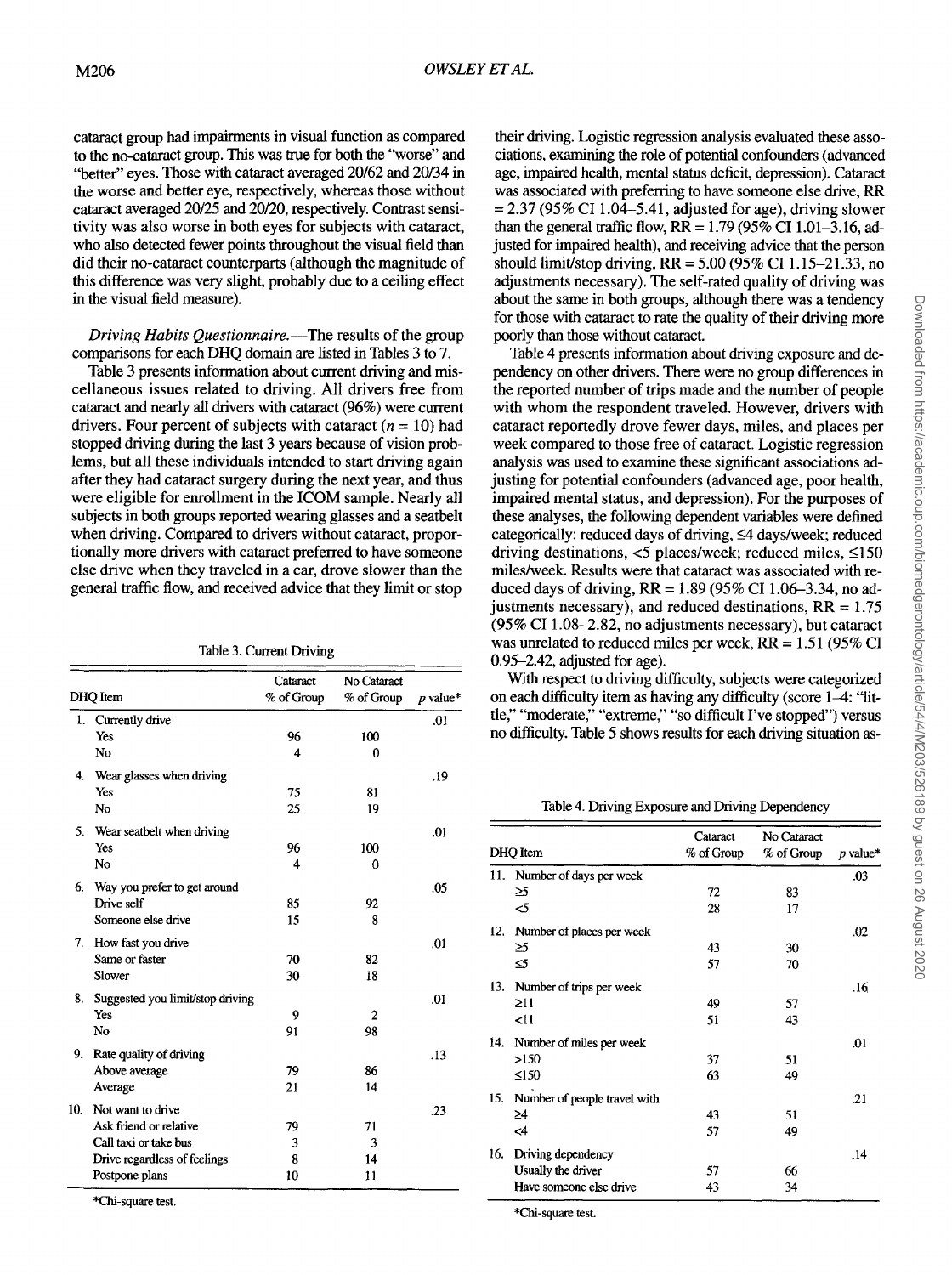sessed. Cataract was significantly associated with driving difficulty in the rain, driving alone, making left turns across oncoming traffic, on interstates, in high traffic, in rush-hour traffic, and at night. There were no differences in the two groups with regard to difficulty in parallel parking, with almost 30% of subjects in both groups reporting difficulty in this driving maneuver.

We were interested in the association between cataract and driving difficulty after adjustments for comorbid conditions and functional impairments believed to impact driving ability (advanced age, impaired health, mental status deficit, depression). For the purposes of this analysis, we used the composite difficulty score that ranged from 0 (extreme difficulty) to 100 (no difficulty). This composite measure of difficulty was then expressed as a categorical variable; driving difficulty was defined as scores  $<90$ ; scores  $\geq$ 90 signified those with no difficulty. Cataract was significantly related to driving difficulty,  $RR =$ 4.07 (95% CI 2.39–6.94, adjusted for depression).

Table 6 displays results for the driving space items. There were no differences in the groups with respect to driving in the immediate neighborhood, beyond the immediate neighborhood, and in neighboring towns. However, those with cataract were less likely to drive to more distant towns and beyond. The composite driving space score was used to generate a categorical variable of driving space. A restricted driving space was defined as  $\leq$ 3 composite score, and a large driving space was defined as >3. Logistic regression analysis evaluated the association between a restricted driving space (dependent variable) and cataract, adjusting for the potential confounders of advanced age, impaired health, mental status

| deficit, and depression. Results were that cataract and restricted |
|--------------------------------------------------------------------|
| driving space were unrelated, RR $1.68$ (95% CI 0.87–3.24, ad-     |
| justed for age and mental status).                                 |

Twenty-five percent of the cataract group had secondary eye conditions (e.g.,AMD, glaucoma, diabetic retinopathy).These conditions were not the primary causes of their vision loss as judged by the eye care specialist but were nevertheless present. Because none of our no-cataract control subjects had secondary eye conditions, the question arises as to whether the associations between cataract and driving habits reported here are confounded by secondary eye conditions in some (25%) cataract subjects. We reexamined our major findings by limiting the cataract group to those who only had cataract and no secondary eye conditions ( $n = 207$ ). Even after deleting those subjects with secondary eye conditions, cataract was a significant risk factor for driving mobility restrictions (reduction in days driven/week,  $RR = 1.88$  [95% CI 1.04-3.40], number of destinations,  $RR = 1.79$  [95% CI 1.09–2.95], and increased driving difficulty RR = 4.17 [95% CI 2.44-7.15]).

Responses to items about crashes and violations incurred in the prior year are presented in Table 7. There were no in the self-reports of the two groups on these items there was a nonsignificant trend toward proportionate ports of crash involvement by the cataract group ( $p = 0$ .

*Relationship between driving difficulty and driving habits.-* We were interested in the relationship between selfdriving difficulty (composite driving difficulty score cific driving habits—restricted days of driving/week. ing, and restricted driving space (as defined above). I

| differences<br>s, although<br>$y$ more re-<br>20).                     |
|------------------------------------------------------------------------|
| g habits.—<br>lf-reported<br>e) and spe-<br>slow driv-<br>Logistic re- |
| ct                                                                     |
| $p$ value*<br>ıp.                                                      |
| $\overline{.17}$                                                       |
| .70                                                                    |
| 35                                                                     |
| .003                                                                   |
| .001                                                                   |
| .001                                                                   |
|                                                                        |

| DHQ Item |                         | Cataract<br>% of Group | No Cataract<br>% of Group | $p$ value* |                                   | Table 6. Driving Space |             |
|----------|-------------------------|------------------------|---------------------------|------------|-----------------------------------|------------------------|-------------|
| 17.      | Driving in the rain     |                        |                           | .001       |                                   | Cataract               | No Cataract |
|          | Difficulty              | 67                     | 44                        |            | DHQ Item                          | % of Group             | % of Group  |
|          | No difficulty           | 33                     | 56                        |            | Immediate neighborhood<br>29.     |                        |             |
| 18.      | Driving alone           |                        |                           | .001       | No                                | 1                      | 0           |
|          | Difficulty              | 24                     | 5                         |            | Yes                               | 99                     | 100         |
|          | No difficulty           | 76                     | 95                        |            |                                   |                        |             |
|          |                         |                        |                           |            | Beyond neighborhood<br>30.        |                        |             |
| 19.      | Parallel parking        |                        |                           | .50        | No                                | 1                      | 1           |
|          | Difficulty              | 30                     | 26                        |            | Yes                               | 99                     | 99          |
|          | No difficulty           | 70                     | 74                        |            | Neighboring towns<br>31.          |                        |             |
| 20.      | Left turns in traffic   |                        |                           | .001       | No                                | 11                     | 8.          |
|          | Difficulty              | 21                     | 3                         |            | Yes                               | 89                     | 92          |
|          | No difficulty           | 79                     | 97                        |            | Distant towns<br>32.              |                        |             |
| 21.      | Driving on interstates  |                        |                           | .001       | No                                |                        | 13          |
|          | <b>Difficulty</b>       | 26                     | 10                        |            |                                   | 27                     |             |
|          |                         |                        |                           |            | Yes                               | 73                     | 87          |
|          | No difficulty           | 74                     | 90                        |            | Outside the state<br>33.          |                        |             |
| 22.      | Driving in high traffic |                        |                           | .001       | No                                | 48                     | 27          |
|          | Difficulty              | 36                     | 19                        |            | Yes                               | 52                     | 73          |
|          | No difficulty           | 64                     | 81                        |            | Outside the southeast U.S.<br>34. |                        |             |
| 23.      | Driving in rush hour    |                        |                           | .001       | No                                | 81                     | 66          |
|          | Difficulty              | 45                     | 24                        |            | Yes                               | 19                     | 34          |
|          | No difficulty           | 55                     | 76                        |            |                                   |                        |             |
|          |                         |                        |                           |            | <b>Overall Score</b>              |                        |             |
| 24.      | Driving at night        |                        |                           | .001       | Restricted driving space†         | 28                     | 13          |
|          | Difficulty              | 77                     | 41                        |            | Unrestricted driving space        | 72                     | 87          |
|          | No difficulty           | 23                     | 59                        |            |                                   |                        |             |

Table 5. Driving Difficulty

| Driving in the rain     |    |    | .001 |     |                                       | Cataract   | No Cataract |            |
|-------------------------|----|----|------|-----|---------------------------------------|------------|-------------|------------|
| Difficulty              | 67 | 44 |      |     | DHQ Item                              | % of Group | % of Group  | $p$ value* |
| No difficulty           | 33 | 56 |      | 29. | Immediate neighborhood                |            |             | .17        |
| Driving alone           |    |    | .001 |     | No                                    |            | 0           |            |
| Difficulty              | 24 | 5  |      |     | Yes                                   | 99         | 100         |            |
| No difficulty           | 76 | 95 |      | 30. | Beyond neighborhood                   |            |             | .70        |
| Parallel parking        |    |    | .50  |     | N <sub>0</sub>                        |            | 1           |            |
| Difficulty              | 30 | 26 |      |     | Yes                                   | 99         | 99          |            |
| No difficulty           | 70 | 74 |      | 31. | Neighboring towns                     |            |             | .35        |
| Left turns in traffic   |    |    | .001 |     | No                                    | 11         | 8.          |            |
| Difficulty              | 21 | 3  |      |     | Yes                                   | 89         | 92          |            |
| No difficulty           | 79 | 97 |      | 32. | Distant towns                         |            |             | .003       |
| Driving on interstates  |    |    | .001 |     | No                                    | 27         | 13          |            |
| Difficulty              | 26 | 10 |      |     | Yes                                   | 73         | 87          |            |
| No difficulty           | 74 | 90 |      | 33. | Outside the state                     |            |             | .001       |
| Driving in high traffic |    |    | .001 |     | No                                    | 48         | 27          |            |
| <b>Difficulty</b>       | 36 | 19 |      |     | Yes                                   | 52         | 73          |            |
| No difficulty           | 64 | 81 |      | 34. | Outside the southeast U.S.            |            |             | .001       |
| Driving in rush hour    |    |    | .001 |     | No                                    | 81         | 66          |            |
| Difficulty              | 45 | 24 |      |     | Yes                                   | 19         | 34          |            |
| No difficulty           | 55 | 76 |      |     | Overall Score                         |            |             | .001       |
| Driving at night        |    |    | .001 |     | Restricted driving space <sup>+</sup> | 28         | 13          |            |
| Difficulty              | 77 | 41 |      |     | Unrestricted driving space            | 72         | 87          |            |
| No difficulty           | 23 | 59 |      |     |                                       |            |             |            |

\*Chi-square test.

\*Chi-squaretest. tDoes not drivebeyond neighboring town.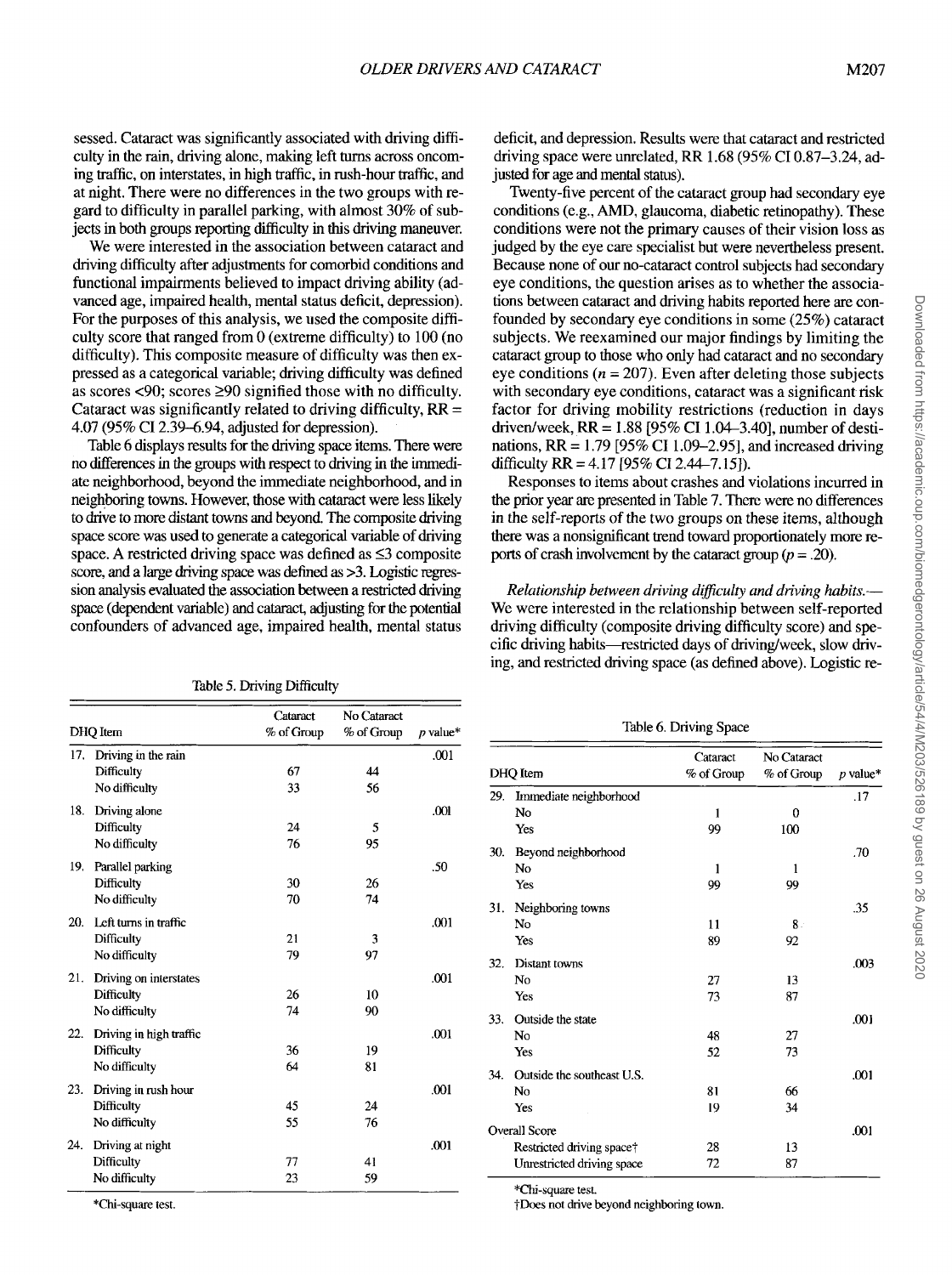|     | DHQ Item                              | Cataract<br>% of Group | No Cataract<br>% of Group | $p$ value* |
|-----|---------------------------------------|------------------------|---------------------------|------------|
|     | 25. Number of accidents in past year  |                        |                           | .19        |
|     | 0                                     | 71                     | 94                        |            |
|     | ≥1                                    | 11                     | 6                         |            |
| 26. | Number of accidents where             |                        |                           |            |
|     | police came to scene                  |                        |                           | .20        |
|     | o                                     | 93                     | 96                        |            |
|     | ≥1                                    | 7                      | 4                         |            |
| 27. | Number of times pulled over by police |                        |                           |            |
|     | 0                                     | 92                     | 91                        |            |
|     | 21                                    | 8                      | 9                         |            |
| 28. | Number of times received a ticket     |                        |                           |            |
|     | (other than a parking ticket)         |                        |                           | .75        |
|     | 0                                     | 99                     | 98                        |            |
|     | ≥1                                    |                        | 2                         |            |

\*Chi-square test.

gression analysis evaluated associations between each of these driving habits (dependent measure) and the composite driving difficulty score. Advanced age, impaired health, mental status deficit, and depression were evaluated as potential confounders. Results were that driving difficulty was associated with reduced days of driving,  $RR = 2.07$  (95% CI 1.28-3.34, no adjustments necessary); driving slower than the general traffic flow,  $RR =$ 1.80 (95% CI 1.13-2.88, adjusted for health); and restricted driving space,  $RR = 2.65$  (95% CI 1.58-4.41, adjusted for mental status, age).

*State crash data.-According* to state records, subjects in this study incurred a total of 76 crashes in the prior 5 years. As discussed earlier, we were primarily interested in those crashes where the older driver was deemed at least partially at fault. There were 46 at-fault crashes for the sample during the prior 5 years. Eighty-nine percent of the subjects incurred no at-fault crashes, 9% incurred one at-fault crash, and 2% incurred two or more at-fault crashes in the previous 5-year period. To examine the association between at-fault crashing and cataract, drivers were categorized as at-fault crash-involved or not. Table 8 displays the  $2 \times 2$  contingency table showing a significant crude association between cataract and at-fault crash involvement, which remained significant after adjusted for driving exposure (days driven/week and miles driven/week), RR = 2.48 (95% CI 1.00-6.14). When adjusted for impaired health (the only other health and functioning variable related to crash involvement), the association between cataract and crash involvement remained significant, RR = 2.46 (95% CI 1.00–6.16).

We also evaluated the relationship between self-reported crashes for the prior one-year period (Appendix, item 26) and actual crashes as recorded by the state for the same period. All but two crashes were reported in the self-report interview.

*Characteristics of refusers.*—There were 714 persons eligible for participation in the study and, of these,  $330 (46%)$  declined our invitation to participate. Of these 330 "refusers," 259 (79%) consented to a brief phone interview.Those persons with cataract

Table 7. Self-Reported Crashes and Citations Table 8.2  $\times$  2 Contingency Table for Cataract and At-Fault State-Recorded Crash Involvement\*

| - Undergroup | 110 CAMAGO<br>% of Group % of Group p value* |     |             | Crasher | Noncrasher |
|--------------|----------------------------------------------|-----|-------------|---------|------------|
|              |                                              | .19 | Cataract    | 35      | 241        |
|              | 94                                           |     | No cataract |         | 07         |
| 11           |                                              |     |             | ____    |            |

*Notes:* Crude RR = 2.3 (95% CI 1.00–5.76); RR = 2.48 (95% CI 1.00–6.14) adjusted for driving exposure (days driven/week; miles/week).

\*Fivesubjectsare not included because they had out-of-statelicenses;thus, crash data were unavailable through the Alabama Department of Public Safety.

who refused had the following characteristics. Compared to participants, refusers were on average 3 years older, had slightly worse visual acuity impairment (by only one letter), were more likely to reduce days of driving/week, and were less likely to be crash-involved during the prior 5 years (all  $p < .05$ ). Participants and refusers in the cataract group were no different with respect to gender, race, and general health. With reference to the nocataract control group, compared to participants, refusers were more likely to have poorer health ( $p < .05$ ). Participants and refusers in the no-cataract control group were no different with respect to gender, race, age, days of driving/week, vision status, and crash involvement over the prior 5 years.

#### **DISCUSSION**

The results of this study clearly imply that older adults with cataract were more likely to experience reductions in driving exposure and restrictions in driving habits, as compared to older drivers without cataract. Those with cataract reported that they drove fewer days/week, miles/week, and to fewer destinations, limited their driving to areas closer to their home base, preferred that others be the driver, and drove slower than the general traffic flow. Comorbid medical conditions and functional impairments, although present in our cohort, did not account for most associations between cataract and restricted driving mobility. Reduced mobility is one of the most commonly reported problems of older adults (23), especially among those who are visually impaired (24,25). Our demonstration that restrictions in driving mobility are related to an eye condition that is reversible suggests that interventions to improve vision in older adults may also improve driving mobility.

Older drivers with cataract were dramatically more likely to express difficulty in challenging driving situations (a fourfold increase) than were those who were cataract-free, which agrees with another recent study (26). All situations addressed in the interview, except for parallel parking, were more difficult for drivers with cataract, including driving in the rain, alone, on interstates, on high-traffic roads, in rush hour, and at night, and in making left turns across oncoming traffic. It is important to point out that these are not rare driving scenarios, but situations commonly encountered on the road in nonrural areas. The failure to find a difference between cataract and cataract-free drivers with respect to difficulty in parallel parking probably stems from the fact that many drivers of all ages do not encounter situations where parallel parking is required, or where it is the only parking option available. The association between cataract and driving difficulty reported here is consistent with the findings of previous studies on functional impairments and reported difficulty and avoidance of certain driving maneuvers.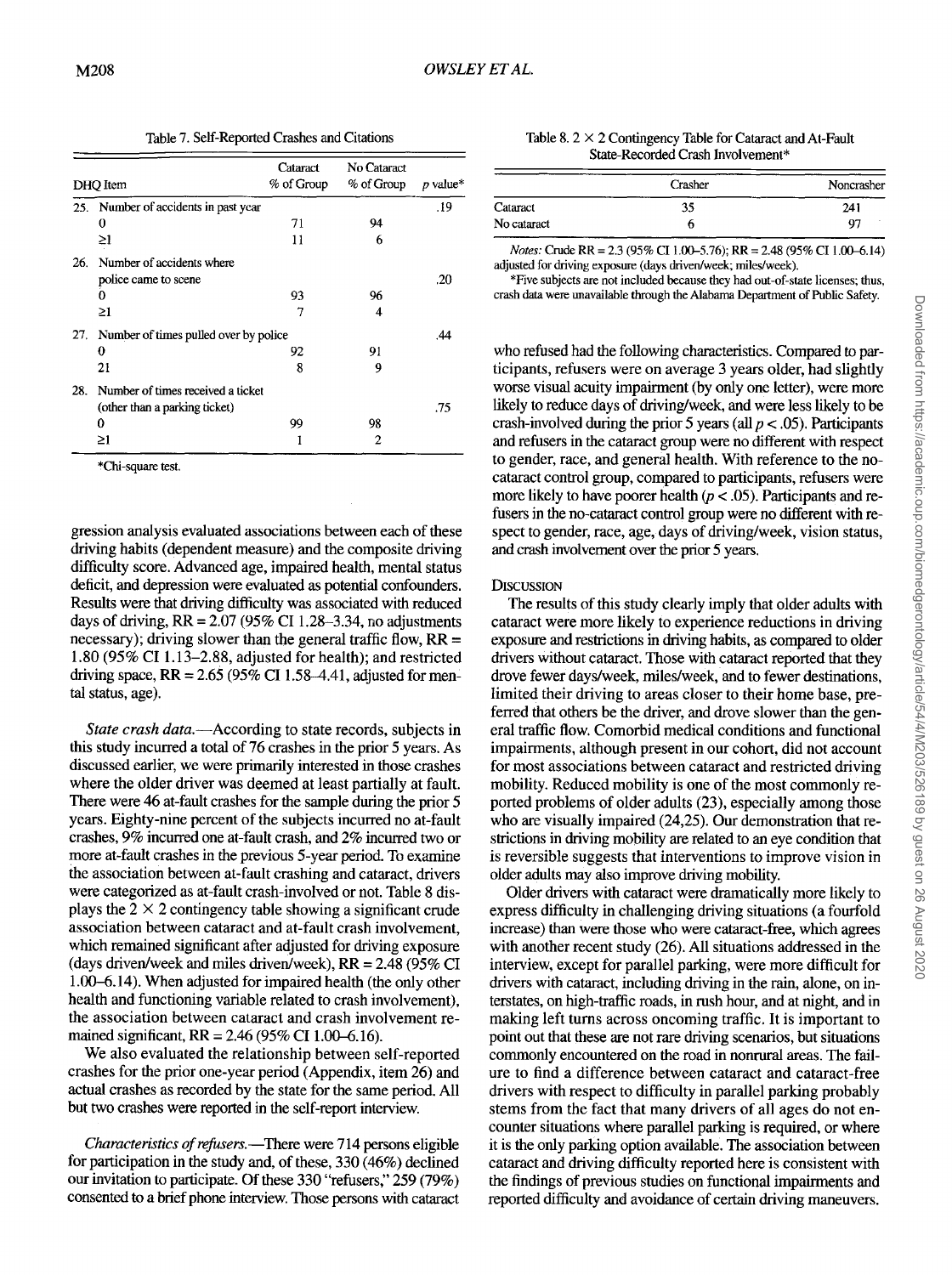For example, we and others have reported previously that older adults with vision impairment (regardless of etiology) or visual processing deficits such as attention impairment are more likely to report that they avoid or have difficulty with challenging driving situations (10,11).

We have demonstrated that a questionnaire instrument designed to probe driving habits can have good test-retest reliability in older adults. To what extent DHQ responses reflect actual on-road driving performance, experiences, and difficulties remains to be determined.

Our earlier studies on drivers recruited through state records indicated that many crash-involved drivers underreport their crash involvement compared to state records. In the present study, self-reported crash involvement for the prior year was in remarkable agreement with state crash records. Because subjects in the present study were recruited through clinics, they fundamentally represent a different population than those randomly selected from driver licensing files as in our earlier work (14,15). We recommend that the most prudent approach in studies using crash involvement as an outcome measure is that investigators refrain from assumptions about the validity of selfreport data in the population under study, until its validity is established against state records. Beyond the validity issue, an advantage to crash data from the state is that many states make available the actual accident report, which details the circumstances surrounding the crash; this can be used in at-fault determination (as done in this study) and in examining other aspects of the crash event.

Our analyses indicated that almost 50% of persons eligible to participate in the ICOM study declined our invitation to enroll. The ICOM protocol had a substantial time commitment, requiring three patient visits each lasting 2-3 hours, and several follow-up phone interviews. In addition, many persons with cataract in our sample were scheduled for cataract surgery for the following week, and preferred not to make an additional visit to the clinic to participate in our study so close to their surgery date. Fortunately, the vast majority of those who refused to participate consented to phone interviews, which gave us clues about their functional and health status. Those who refused to enroll were slightly older and reported more visual difficulty and reductions in driving exposure than those who agreed to participate, especially in the cataract group. One implication of this is that we may not be studying those at highest risk for restriction in driving mobility. Interestingly, refusers were less likely to be involved in a state-recorded crash in the prior 5 years than were participants, which may be due to their tendency to remain at home, thus reducing driving exposure. It is worth emphasizing that the ICOM study was not intended to be a prevalence study on current driving versus driving cessation in the cataract population. By design, we were specifically interested in older adults who maintained current, legal licenses to drive.

What is especially interesting is that self-acknowledged driving difficulty is associated with decreased driving exposure. Those older drivers in our sample reporting driving difficulty were two times more likely to report that they drove fewer days/week, and limited their travels to a smaller driving space, implying that some older drivers may self-regulate their driving based on self-acknowledged functional limitations. Although we do not know that this relationship is actually causal, these results are consistent with this idea. Given this association, selfregulation as a way to promote older driver safety is an idea that deserves further investigation (27,28).

This study has indicated that older drivers with cataract have an elevated crash risk compared to those without this condition. Cataract is a common medical condition in older adults, and thus its association with a reduction in driver safety is a critical point. Highly effective treatments for cataract are available, namely surgical removal of cataract followed by intraocular lens implantation. As with many medical and surgical procedures, cataract surgery is closely scrutinized in terms of its cost versus benefit to the patient's quality of life and well-being (29). As the ICOM study unfolds and subjects are followed postsurgically, we will be able to examine whether cataract surgery indeed lowers crash risk and enhances driving mobility in our older driver sample. This approach contributes toward evaluating surgical and medical procedures in the elderly population using outcomes defined in terms of the performance of activities of daily living and enhanced quality of life.

In conclusion, older drivers with cataract experience reductions in driving mobility and an elevation in crash risk, as compared to those without cataract. Those who report driving difficulty are more likely to report decreased driving exposure, implying that they may be self-regulating their driving behavior in response to self-perceived limitations. These findings serve as a baseline for the ICOM study, which is evaluating whether improvement in vision following cataract surgery expands driving habits and improves safety.

#### ACKNOWLEDGMENTS

This research was supported by NIH grant P50 AG-11684 (the Edward R. Roybal Center for Research in Applied Gerontology), with supplemental funding from NIH ROI AG-04212, the Rich Retinal Research Foundation, and Research to Prevent Blindness, Inc.

We are especially grateful to the following whose practices and clinics served as recruitment sources for this study: Drs. Michael Callahan, Chris Kelly, Sarah Hays, C. James McCollum, Theo Kirkland, Harold Helms, Susan Eiland, John Parker, Lanning Kline, and Donald Turnbull, for the Lions Eye Clinic, Eye Foundation Hospital; Drs. Arol Augsburger and Glenn Hammack for the UAB School of Optometry clinic; and Dr. Patti Fuhr for the Optometry Service and Joanne Jones for the Ophthalmology Service of the Department of Veterans Affairs Medical Center, Birmingham, Alabama.

Address correspondence to Dr. Cynthia Owsley, Department of Ophthalmology, School of Medicine/Eye Foundation Hospital, University of Alabama at Birmingham, Birmingham, AL 35294-0009. E-mail: owsley@eyes.uab.edu

#### **REFERENCES**

- 1. Klein BEK, Klein R, Linton KLP. Prevalence of age-related lens opacities in a population. The Beaver Dam Eye Study. *Ophthalmology. 1992;99:* 546-552.
- 2. Rubin GS, Adamsons IA, Stark *WI.* Comparison of acuity, contrast sensitivity, and disability glare before and after cataract surgery. *Arch Ophthalmol. 1993;111:56-61.*
- 3. Heuer DK, Anderson DR, Knighton RW, et al. The influence of simulated light scattering on automated perimetric threshold measurements. *Arch Ophthalmol. 1988;106:1247-1251.*
- 4. Steinberg EP, Tielsch JM, Schein OD, et aI.The VF-14: An index of functional impairment in patients with cataract. *Arch Ophthalmol. 1994;112:* 630-638.
- 5. Mangione CM, Phillips RS, Seddon JM, et al. Development of the activities of daily vision scale: a measure of visual functional status. *Med Care.* 1992;30:1111-1126.
- 6. Applegate WB, Miller ST, Elam IT. Impact of cataract surgery with lens implantation on vision and physical function in elderly patients. *lAMA.* 1987;257:1064-1066.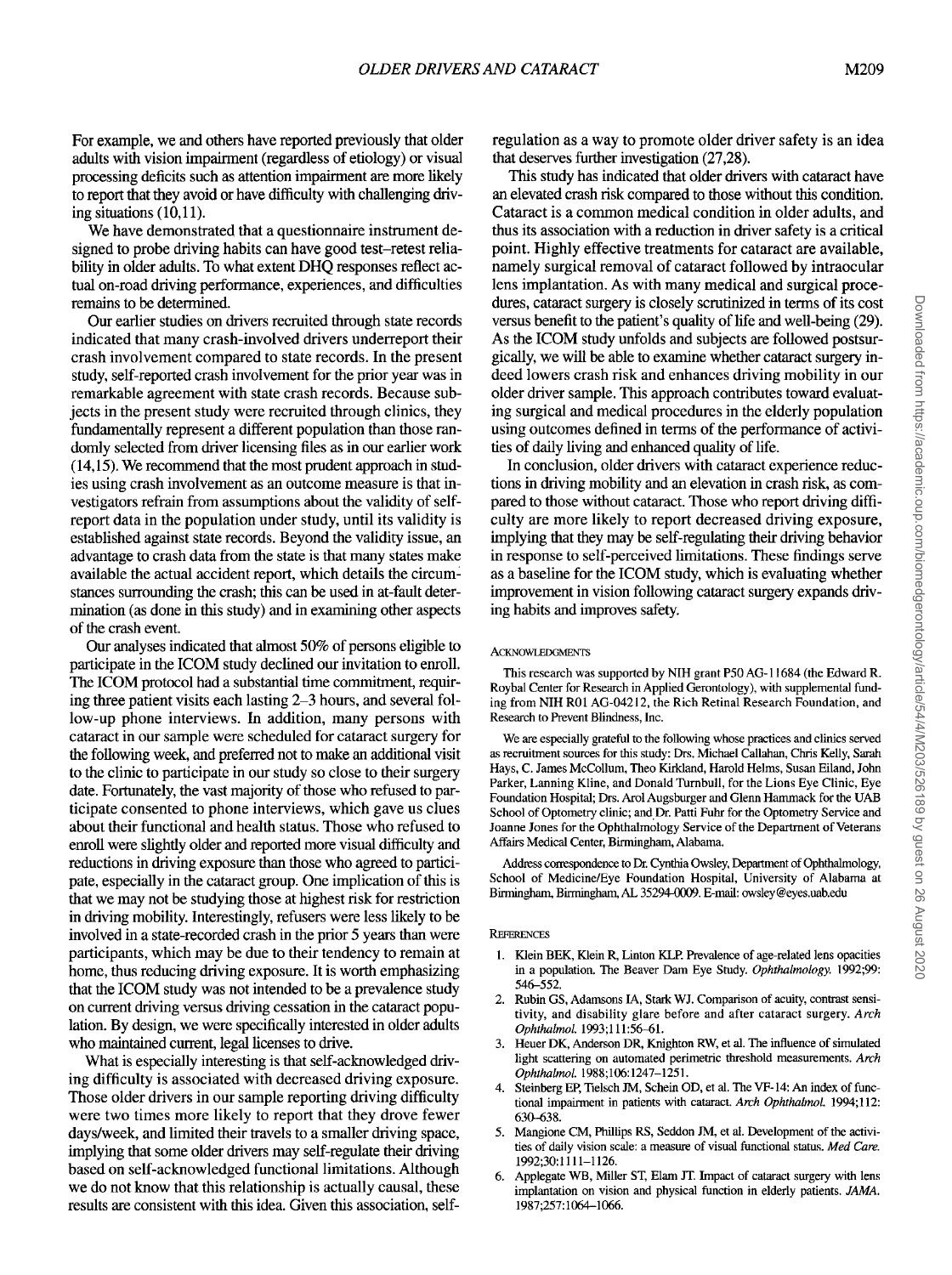- 7. Stark WJ, Worthen DM, Holladay IT, et al. The FDA report on intraocular lenses. *Ophthalmology. 1983;90:311-317.*
- 8. Stark W, Sommer A, Smith R. Changing trends in intraocular lens implan*tation.ArchOphthalmol. 1989;107:1441-1444.*
- 9. Cataract Management Guideline Panel. *Cataract in Adults: Management of Functional Impairment. Clinical Practice Guideline, Number*4. Rockville, MD: US Dept. of Health and Human Services, Public Health Service, Agency for Health Care Policy and Research; 1993. AHCPR publication 93-0542.
- 10. Hu P,Young J. *Nationwide Personal Transportation Survey: Demographic* Special Reports, FHWA-PL-94-019. Oak Ridge, TN: Oak Ridge National Laboratories; 1994.
- 11. Ball K, Owsley C, Stalvey B, Roenker D, Sloane M, Graves M. Driving avoidance and functional impairment in older drivers. *Accident Analysis Prev.* 1998;30:313-322.
- 12. Schlag G. Elderly drivers in Germany-fitness and driving behavior. *AccidentAnalysisPrevo 1993;25:47-56.*
- 13. Marottoli RA, Ostfeld AM, Merrill SS, Perlman GD, Foley DJ, Cooney LM Jr. Driving cessation and changes in mileage driven among elderly individuals. *J Gerontol SocSci.* 1993;48:S255-S260.
- 14. Campbell MK, Bush TL, Hale WE. Medical conditions associated with driving cessation in community-dwelling, ambulatory elders. *J Gerontol Soc Sci.* 1993;48:S230-S234.
- 15. Owsley C, Ball K, Sloane ME, Roenker DL, Bruni JR. Visual/cognitive correlates of vehicle accidents in older drivers. *Psychol Aging.* 1991;6: 403-415.
- 16. Ball K, Owsley C, Sloane ME, Roenker DL, Bruni JR. Visual attention problems as a predictor of vehicle crashes among older drivers. *Invest OphthalmolVisSci. 1993;34:3110-3123.*
- 17. McGwin G Jr, Owsley C, Ball K. Identifying crash involvement among older drivers: Agreement between self-report and state records. *Accident AnalysisPrev. 1998;30:781-791.*
- 18. National Highway Traffic Safety Administration. *Conference on Research and Development Needed to Improve Safety and Mobility of Older Drivers.* Washington, DC: US Dept of Transportation; 1989. Publication DOT HS 807-316.
- 19. Mattis S. Mental status examination for organic mental syndrome in the elderly patient. In: Bella L, Karasu TB, eds. *Geriatric Psychiatry.* New York: Oxford University Press; 1976:77-121.
- 20. Radlof LS, Ten L. Use of the Center for Epidemiological Studies-Depression scale with older adults. In: Brink TL, Ed. *Clinical Gerontology: A Guideto* Assessment and *Intervention*. New York: Haworth Press; 1986:119-136.
- 21. Ferris FL III, Kassoff A, Bresnick GH, Bailey I. New visual acuity charts for clinical research. *Am J Ophthalmol. 1982;94:91-96.*
- 22. Pelli 00, Robson JG, Wilkins AI. The design of a new letter chart for measuring contrast sensitivity. *ClinVision* Sci. 1988;2:187-199.
- 23. Guralnik JM, LaCroix AZ, Abbott RD, et al. Maintaining mobility in late life. 1. Demographic characteristics and chronic conditions. *Am* J *Epidemiol. 1993;137:845-857.*
- 24. Salive ME, Guralnik J, Glynn RJ, Christen W, Wallace RE, Ostfeld AM. Association of visual impairment with mobility and physical function. J *Am GeriatrSoc. 1994;42:287-292.*
- 25. Mangione CM, Berry S, Spritzer K, et al. Identifying the content area for the 51-item National Eye Institute Vision Function Ouestionnaire (NEIVFQ-5l): results from focus groups with visually impaired persons. *ArchOphthalmol. 1998;116:227-233.*
- 26. Monestam E, Wachtrneister L. Impact of cataract surgery on car driving: a population based study in Sweden. *Br J Ophthalmol.* 1997:81:16-22.
- 27. Janke MK. Mature driver improvement program in California *Transportation ResRec.1994;1438:77--83.*
- 28. McKnight AJ, Simone GA, Weidman JR. *Elderly Driver Retraining.* Washington, DC: U.S. Dept of Transportation; 1982. Publication DOT HS-806-336.
- 29. General Accounting Office. *Cataract Surgery: Patient-Reported Data on Appropriateness* and*Outcomes.* Washington, OC: U.S. General Accounting Office; 1993:51. Publication GAO/PEMD-93-14 Cataract Surgery.

*ReceivedMay* 27, 1997 *AcceptedJune* 11, 1998

#### **Appendix** *DrivingHabits Questionnaire*

## **Current Driving**

- 1. Do you currently drive?  $1 = yes$  (go to #4)  $0 = no$  (go to #2-3 only)
- 2. Why did you stop driving? \_
- 3. When is the last time you drove? (month/year)
- 4. Do you wear glasses or contact lenses when you drive?  $1 = yes \quad 0 = no$
- 5. Do you wear a seatbelt when you drive?  $1 =$  always  $2 =$  sometimes  $3 =$  never
- 6. Which way do you prefer to get around?
- $3 =$  drive yourself  $2 =$  have someone drive you  $1 =$  use public transportation or a taxi
- 7. How fast do you usually drive compared to the general flow of traffic?
- $5 =$  much faster  $4 =$  somewhat faster  $3 =$  about the same  $2 =$  somewhat slower  $1 =$  much slower
- 8. Has anyone suggested over the past year that you limit your driving or stop driving?  $1 = yes$  0 = no
- 9. How would you rate the quality of your driving?  $5 =$  excellent  $4 =$  good  $3 =$  average  $2 =$  fair  $1 =$  poor
- 10. If you had to go somewhere and didn't want to drive yourself, what would you do?
- $1 = Ask$  a friend or relative to drive you.  $2 = Cal$  a taxi or take the bus.  $3 = Diric$  yourself regardless of how you feel.  $4 =$  Cancel or postpone your plans and stay home.  $5 =$  Other

#### **Exposure**

- 11. In an average week, how many days per week do you normally drive? \_\_number of days
- 12-14. Please tell me all the places you drive in a typical week.
- 12.  $\Box$  Total places 13.  $\Box$  Trips per week  $\times$   $\Box$  Miles one-way =  $\Box$  subtotal  $\times$  2 = 14.  $\Box$  Total miles

#### **Dependence**

- 15-16. Please list your friends and/or family members that you regularly travel with in a car over the past year.When traveling with this individual, who usually drives?
- 15. \_\_Total no. people 16. \_\_Average score ( $l = I$  drive  $2 =$  about half and half  $3 =$  this person drives)

# **Difficulty**

- 17. During the past 3 months, have you driven when it is raining?
- 18. During the past 3 months, have you driven alone?
- 19. During the past 3 months, have you parallel parked?